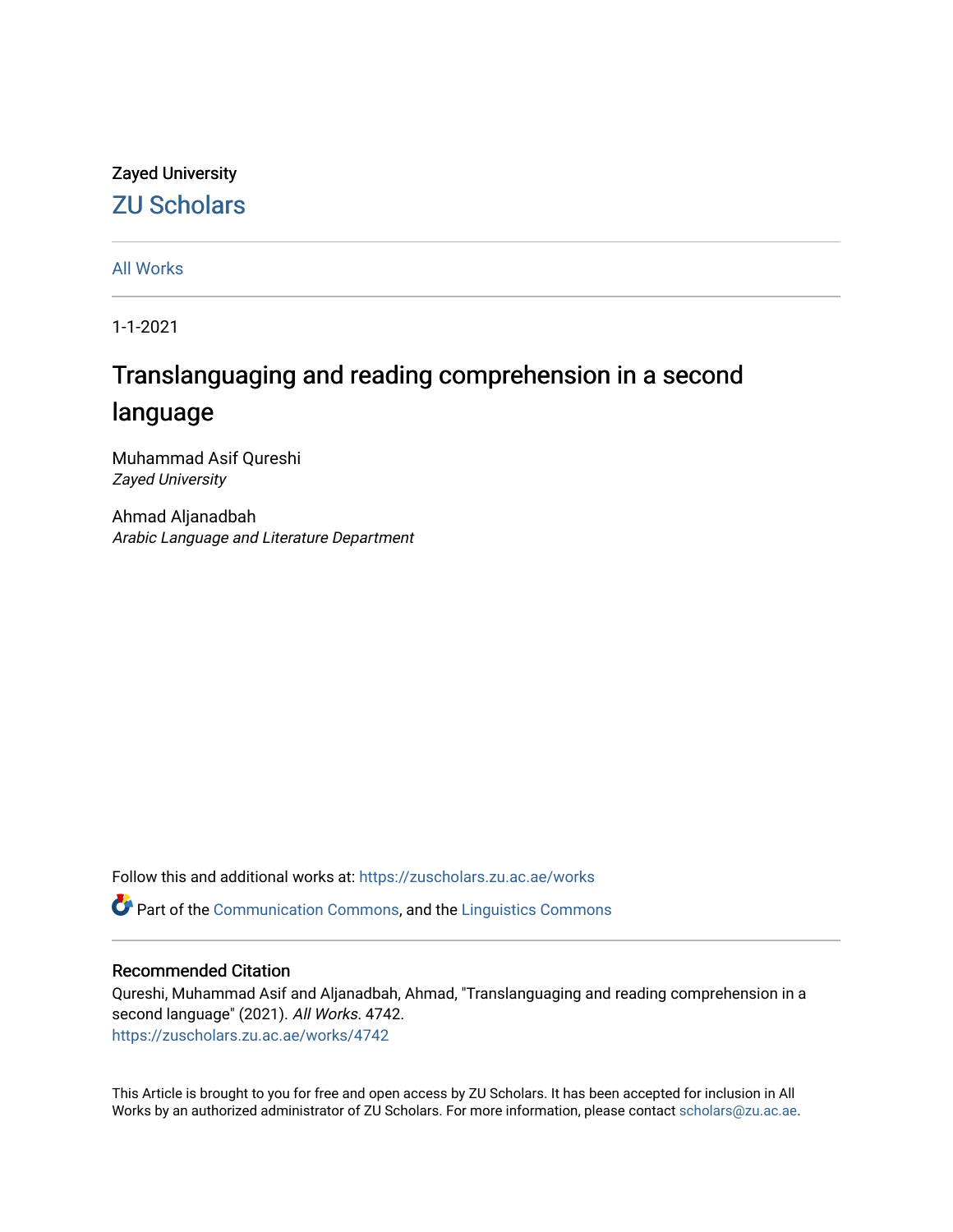

International Multilingual Research Journal

**International Multilingual Research Journal**



**ISSN: (Print) (Online) Journal homepage:<https://www.tandfonline.com/loi/hmrj20>**

# **Translanguaging and reading comprehension in a second language**

**Muhammad Asif Qureshi & Ahmad Aljanadbah**

**To cite this article:** Muhammad Asif Qureshi & Ahmad Aljanadbah (2021): Translanguaging and reading comprehension in a second language, International Multilingual Research Journal, DOI: [10.1080/19313152.2021.2009158](https://www.tandfonline.com/action/showCitFormats?doi=10.1080/19313152.2021.2009158)

**To link to this article:** <https://doi.org/10.1080/19313152.2021.2009158>

Ō

© 2021 The Author(s). Published with license by Taylor & Francis Group, LLC.



Published online: 17 Dec 2021.

[Submit your article to this journal](https://www.tandfonline.com/action/authorSubmission?journalCode=hmrj20&show=instructions)  $\mathbb{Z}$ 

**III** Article views: 1027



 $\overline{Q}$  [View related articles](https://www.tandfonline.com/doi/mlt/10.1080/19313152.2021.2009158)  $\overline{C}$ 

[View Crossmark data](http://crossmark.crossref.org/dialog/?doi=10.1080/19313152.2021.2009158&domain=pdf&date_stamp=2021-12-17) $\mathbb{Z}$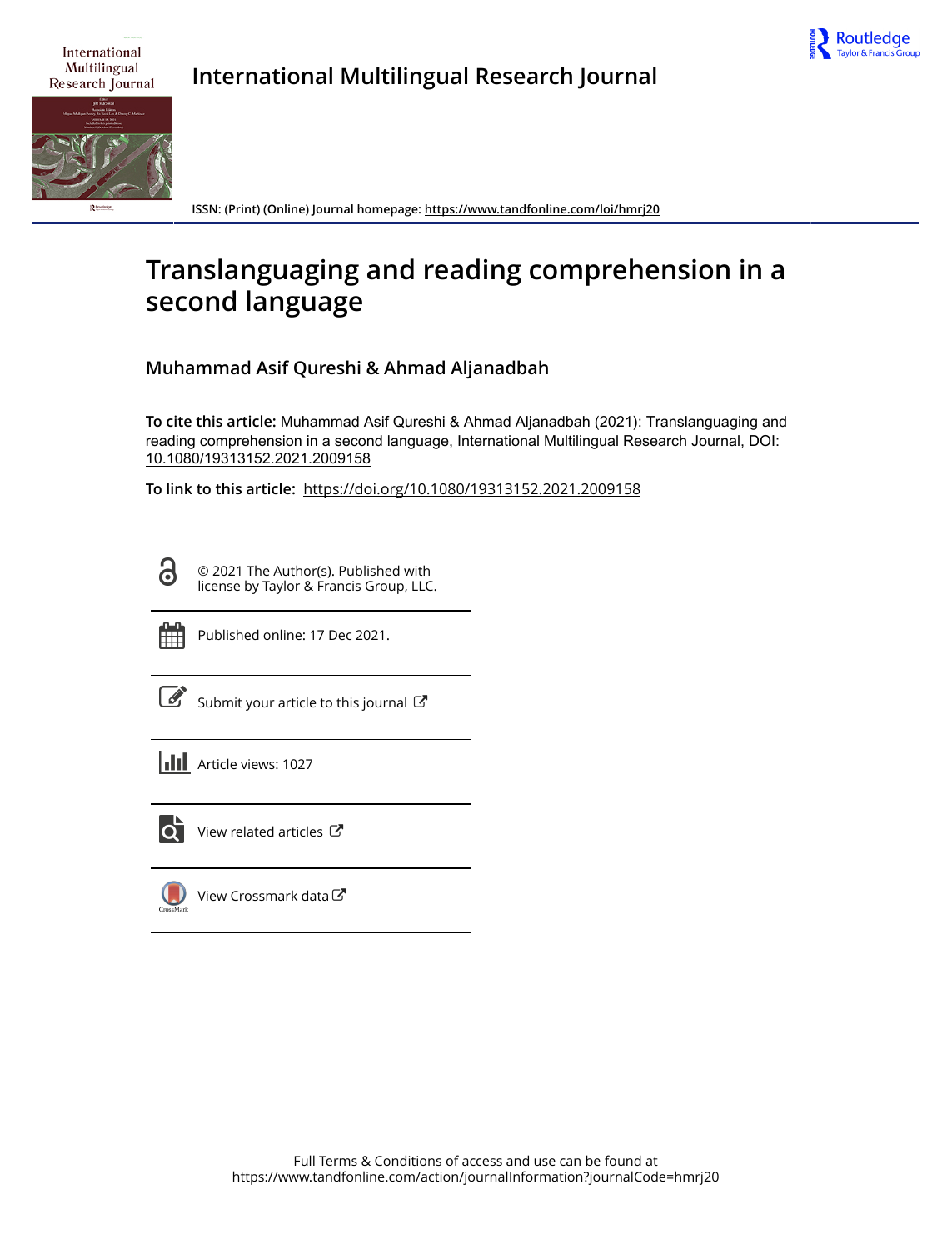**a** OPEN ACCESS **a** Check for updates

Routledge Taylor & Francis Group

## **Translanguaging and reading comprehension in a second language**

Muh[a](#page-2-0)mmad Asif Qureshi **a** and Ahmad Aljanad[b](#page-2-0)ah<sup>b</sup>

<span id="page-2-0"></span><sup>a</sup>Language Studies Department, Zayed University; <sup>b</sup>Arabic Language and Literature Department, Linguistics Studies/ Teaching Arabic for Non-native Speakers

#### **ABSTRACT**

The current study examined the impact of translanguaging on second language reading comprehension. The study involved an experimental and a control group. The participants in the experimental group  $(n = 38)$ were offered four opportunities to engage Arabic – their first language – in comprehending a text in English. These occasions for translanguaging included: (a) receiving Arabic glosses (i.e., only meaning) for key terms in the text, (b) employing their first language for summarizing four paragraphs from the passage, (c) using their first language in discussion for comparing summaries with peers, and (d) consulting the Arabic meanings (provided) while attempting the vocabulary items. After the aforesaid steps, the participants in this group were required to answer 22 comprehension questions of three types: (a) the main idea, (b) cloze reading, and (c) word/synonyms. The control group ( $n = 29$ ) completed all the same stages as the experimental group but using their second language, without recourse to the first language. The findings revealed no significant difference between the two groups, *t* (63) = −1.84, *p* = .85. Also, no significant group difference was observed on any of the three types of comprehension questions. Theoretical and pedagogical implications are discussed.

#### **KEYWORDS**

Translanguaging; reading comprehension; first language; second language

#### **Introduction**

<span id="page-2-4"></span>Historically, languages were considered separate entities; hence, any use of first language (L1) in a second language classroom was frowned upon and considered as an interference in the second language (L2) development. This approach to the linguistic quarantine of L1 in an L2 classroom was considered as standard, and any mixing of the two languages was attributed to "careless language habits" of students (Shin, [2005,](#page-12-0) p. 18), or "lack of English language competence" of teachers (Martin, [2005](#page-12-1), p. 88). Language programs that were developed in the backdrop of this linguistic attitude, even when imparted bilingual education, offered separate instructions in two languages, keeping both languages apart. However, considering the current ecological reality of multilingual societies, where it is a norm to find multiple languages being used (Hopkyns, Zoghbor, & Hassall, [2021](#page-11-0)) even in the classroom settings (Escobar, [2019](#page-11-1)), the tides have shifted in favor of integrating speakers' preexisting linguistic resources – a process termed as translanguaging – for developing their second language. Support for this trend – translanguaging pedagogy – is immense, and propagators claim several benefits of its application in L2 classroom, including its use for identity affirmation, as a tool for scaffolding, and as a resource for additional language learning.

<span id="page-2-5"></span><span id="page-2-3"></span><span id="page-2-2"></span>However, with the popularity of translanguaging and recommendations for its pedagogical use, questions about its very nature have started to emerge. The "unitary view" – the underlying premises of translanguaging, as proposed by Otheguy, García, and Reid [\(2018\)](#page-12-2) has been called into question (for details, see Cenoz & Gorter, [2017;](#page-11-2) MacSwan, [2017](#page-12-3)). According to the unitary view of

<span id="page-2-1"></span>**CONTACT** Muhammad Asif Qureshi  $\odot$  Asif.qureshi@zu.ac.ae  $\odot$  English Department Ayed University, 144534, Abu Dhabi, UAE © 2021 The Author(s). Published with license by Taylor & Francis Group, LLC.

This is an Open Access article distributed under the terms of the Creative Commons Attribution-NonCommercial-NoDerivatives License (http:// creativecommons.org/licenses/by-nc-nd/4.0/), which permits non-commercial re-use, distribution, and reproduction in any medium, provided the original work is properly cited, and is not altered, transformed, or built upon in any way.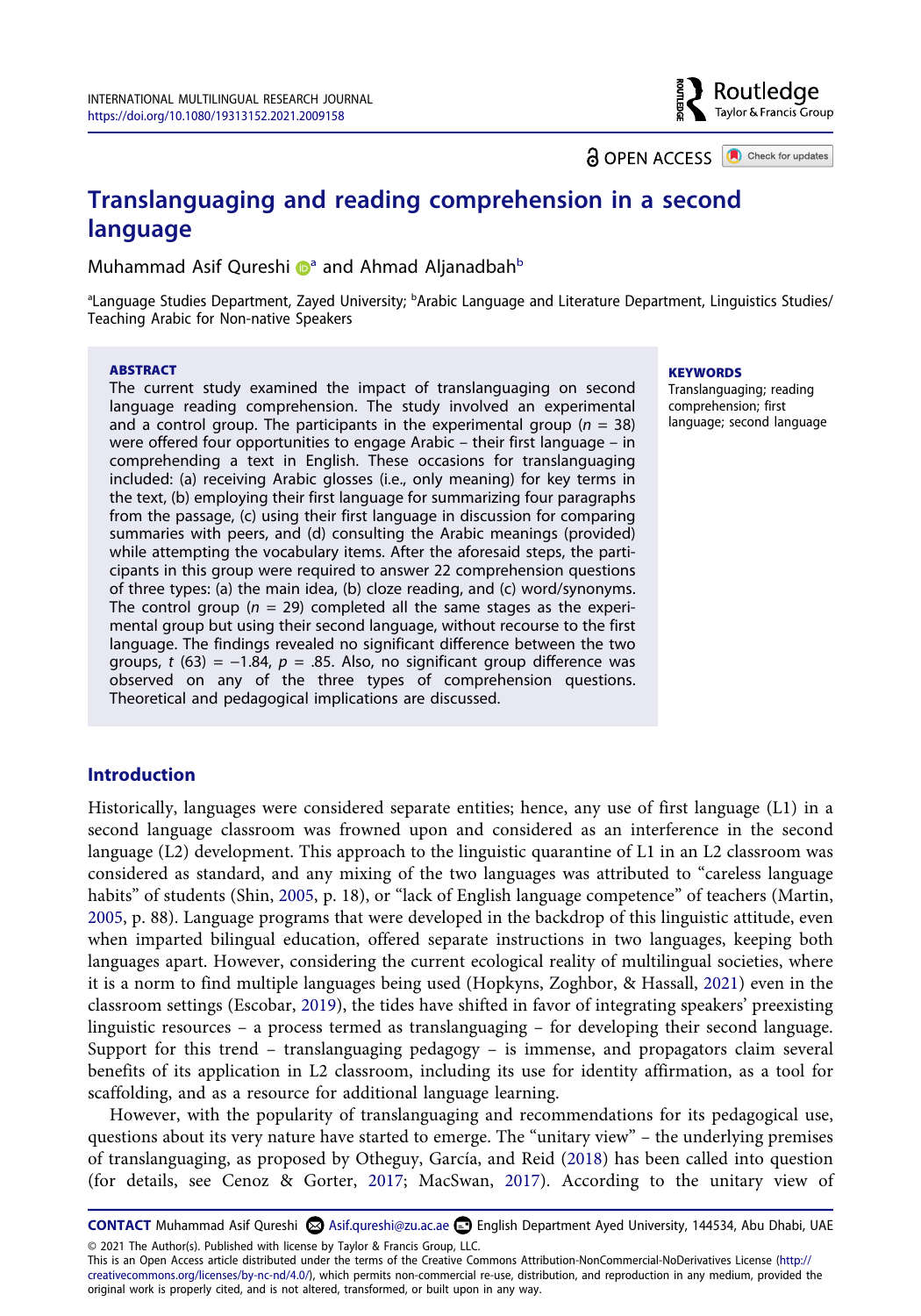#### 2  $\left(\rightarrow\right)$  M. A. QURESHI AND A. ALJANADBAH

<span id="page-3-4"></span>translanguaging, there is no such thing as "a second language" but only language, "a single linguistic system, a single lexicon and a single grammar" (García & Otheguy, [2020,](#page-11-3) p. 25). This view does not appear in concert with the multilingual perspective on language acquisition, which while accepting the concept of linguistic repertoire as proposed by translinguists, insists that this repertoire should be considered as "multilingual/multimodel" as opposed to "single repertoire" (c.f., Cenoz & Gorter, [2019](#page-11-4); MacSwan, [2017](#page-12-3)) for several reasons. First, the linguistic repertoire in language learners does not only share the features of various languages, but it also shows multidirectionality, indicating "internal language-specific differentiation" (for details, see MacSwan, [2017,](#page-12-3) p. 181). Second, and probably an important aspect of language rights concerns the maintenance of minority languages. Research indicates that when learners are allowed to freely use their entire linguistics repertoire, they predominantly depend on the majority language, putting the survival of a minority language at risk (Hickey, [2001;](#page-11-5) Musk, [2010\)](#page-12-4). Accepting the theory of "a single linguistic repertoire" might be detrimental to the efforts for maintaining minority languages. The third dimension that the unitary view seems to overshadow concerns the language learners' identity. The emotional attachment to various languages varies greatly; the love of learning a heritage language as opposed to a foreign language is altogether different (Cenoz & Gorter, [2019\)](#page-11-4), and this may not be well-served by the notion of "a single linguistic system, a single lexicon and a single grammar" (García & Otheguy, [2020](#page-11-3), p. 25). Last, reservations about a universal application of translanguaging pedagogy, ignoring contextual factors and the ultimate aim – identity affirmation or L2 development – have been raised (e.g., Lyster, [2019](#page-12-5); Lyster & Sato, [2013](#page-12-6)). Considering the aforesaid limitations of the unitary view of translanguaging, this paper adopts a "multilingual perspective" and uses L1 and L2 to connote learners' language resources.

<span id="page-3-7"></span><span id="page-3-1"></span><span id="page-3-0"></span>This paper first describes how the term traslanguaging has been defined. Then it discusses the pedagogical application of translanguaging and its contributions to second language reading development in particular. Finally, the paper presents a carefully designed study examining the impact of translanguaging pedagogy on L2 reading comprehension, followed by a summary of research findings and their contribution to the existing literature on translanguaging and L2 reading comprehension.

#### **Literature review**

#### *What translanguaging is and how it has been defined*

<span id="page-3-11"></span><span id="page-3-10"></span>The term "translanguaging" was first used by the Welsh scholar Cen Williams ([1994\)](#page-12-7) to emphasize the role of one language in the development of another. He was against the norm of separating named languages and believed that learners' one language can be beneficially utilized in learning another language. He argued for "using [learner's] one language to reinforce the other to increase understanding and to augment the pupils' ability in both languages" (Williams, [2002,](#page-12-8) p. 40). This translinguistic approach was a reaction to the dominance of named languages that were considered as separate entities (Jaspers & Madsen, [2016\)](#page-11-6). Translanguaging opposed dividing a user's linguistic resources into separate linguistic entities and argued for a unified linguistic mechanism, termed as "repertoire" (García, [2012](#page-11-7); Otheguy et al., [2018](#page-12-2)).

<span id="page-3-9"></span><span id="page-3-8"></span><span id="page-3-6"></span><span id="page-3-5"></span><span id="page-3-3"></span><span id="page-3-2"></span>In the current language and educational investigations, translanguaging has become a buzz word. As such, it is recurrently focused in various academic journals, heard echoing in a myriad of conferences, and juxtaposed with other similar terms. Polylanguaging (Jørgensen, [2008](#page-11-8)), plurilingualism (Garcia & Otheguy, 2020), metrolingualism (Otsuji & Pennycook, [2010\)](#page-12-9), code-meshing (Muñoz. & Singleton., [2011\)](#page-12-10) are a few, among other terms, that have been both, alternatively used as well as compared and contrasted with translanguaging (García & Wei, [2014;](#page-11-9) Jaspers & Madsen, [2016](#page-11-6)). Not only has its use become ubiquitous, but also it has been defined in a variety of ways. Some definitions are general and suggest translanguaging as an umbrella "multifaceted and multilayer polysemic term" (Leung & Valdés, [2019](#page-12-11), p. 359), or a "process of making meaning, shaping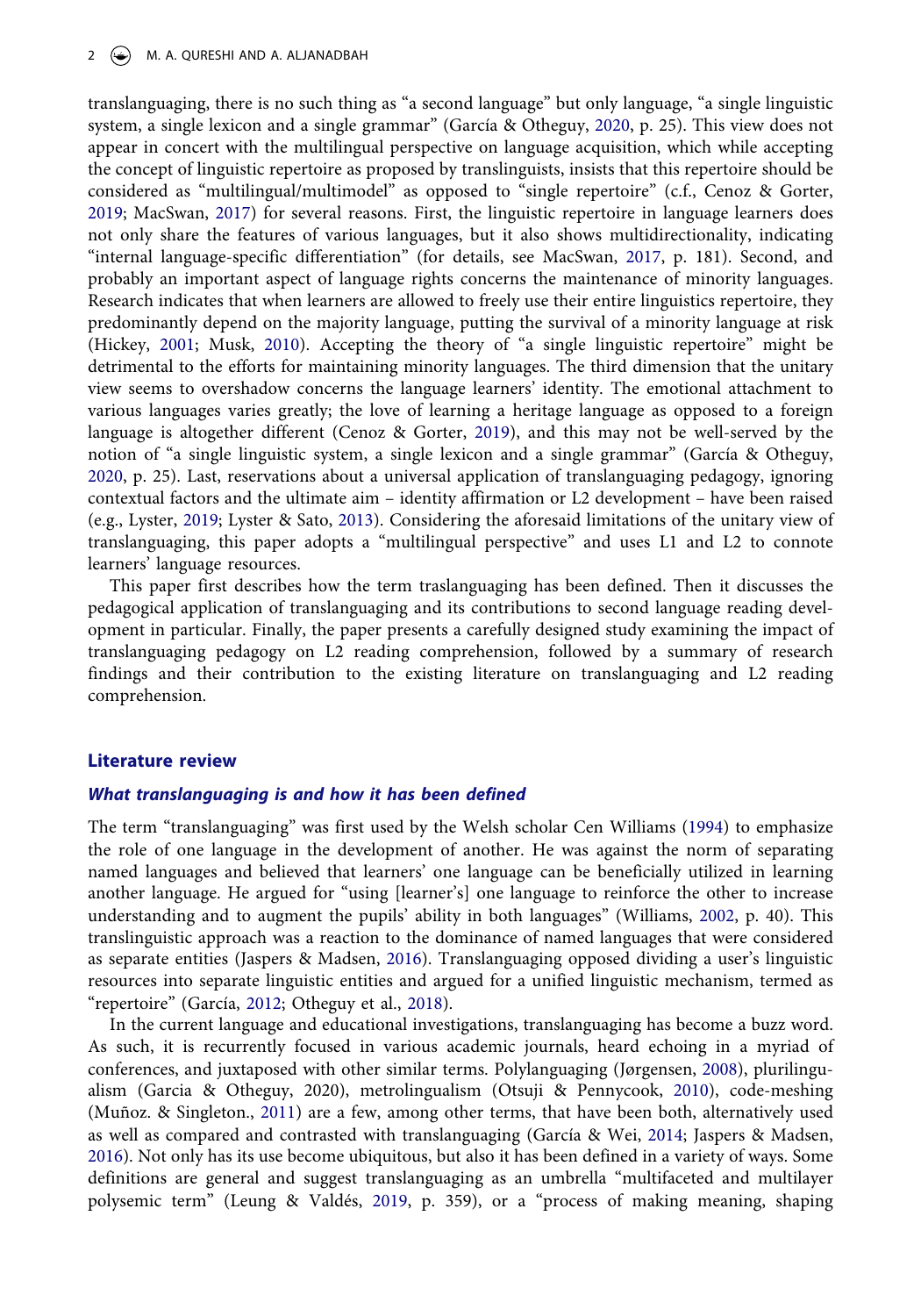<span id="page-4-6"></span><span id="page-4-1"></span>experiences, gaining understanding and knowledge through the use of two languages" (Baker, [2011,](#page-10-0) p. 288). Others are more specific and present translanguaging as a process that involves the use of a learner's entire linguistic repertoire in understanding a text, in developing their linguistics proficiencies needed for academic contexts (García, Johnson, & Seltzer, [2017\)](#page-11-10), and in affirming learner's bilingual identities, and the role these play in making meaning and sense of the world for learners (García & Otheguy, [2020](#page-11-3)).

<span id="page-4-8"></span>The epistemological debate about what constitutes translanguaging can be long and important, but this is not the focus of the current study. Instead, the current study aims to understand the implications a translanguaging pedagogy might have for second language learners' reading comprehension. Therefore, circumventing a long debate, the current study takes a simplified approach and accepts translanguaging as the use of one language in developing another (Lewis, Jones, & Baker, Lewis, et al., [2012\)](#page-12-12). Considering this definition, it can be summed that a translanguaging pedagogy involves the use of all prior linguistic resources that a learner can apply in learning a second language. For reading comprehension, translanguaging can be used as a scaffold in L1 to clarify or solidify a concept covered or confronted in class (Dahlberg, [2017\)](#page-11-11). This might be done in several ways, for example, as L1 glosses in the text (Martin-Beltrán, [2014\)](#page-12-13), through collaboration and peerdiscussions in learners' prior languages (Kwon & Schallert, [2016\)](#page-11-12), by implementing simultaneous or alternate bilingual instructions (Palmer, Martínez, Mateus, & Henderson, [2014\)](#page-12-14), and by explaining grammatical and lexical items in a text in L1 (Vaish, [2019\)](#page-12-15), among various other ways.

#### <span id="page-4-12"></span><span id="page-4-11"></span><span id="page-4-9"></span><span id="page-4-7"></span><span id="page-4-5"></span>**The pedagogical applications of translanguaging**

<span id="page-4-10"></span><span id="page-4-4"></span><span id="page-4-3"></span><span id="page-4-2"></span><span id="page-4-0"></span>Support for translanguaging pedagogy is overwhelming. Researchers like Cummins [\(2000](#page-11-13)) maintain that knowledge is not language bound; therefore, learners should be allowed to use the language they feel comfortable with. Cook ([1992\)](#page-11-14) argues that L2 learners never discard their L1; instead, they regularly make use of it, and Cohen [\(1995](#page-11-15)) posits that L2 learners persistently shift between their various language resources. Hence, L2 learners should be encouraged to use any of their semiotic resources for academic purposes (García & Otheguy, [2020](#page-11-3)). However, opposition to universal acceptance of translanguaging pedagogy across learning contexts and learners has met with emerging reservations. For example, Lyster [\(2019\)](#page-12-5) argues against the use of L1 in contexts where it is not a minority language (e.g., English L1 in the US & Canada). Moreover, the second language learners report the use of L1 resources as a 'disempowering aspect of their school experience" (Allard, [2017,](#page-10-1) p. 7) and a cause of "insufficient exposure" to the target language (Allard, [2017,](#page-10-1) p. 8). MacSwan [\(2017\)](#page-12-3), while agreeing with García [\(2012](#page-11-7)) and Otheguy, Otheguy, Garcı´a, and Reid [\(2015](#page-12-16)) notion of a "single linguistic repertoire," argues that in multilinguals, these repertoires contain linguistic systems that are internally different. He elaborates that multilinguals do not only make socially appropriate use of these systems, but they also adhere to the grammatical distinctiveness of each system, which indicates that while there could be a single central repertoire hosting multiple languages, but at the same time, these various systems are not indistinctive. If MacSwan's argument of "the various linguistic systems" is valid, using translanguaging for L2 development may not be inconsequential. Although how mixing two languages might impact L2 development is an empirical question, researchers posit that such mixing might decrease opportunities for L2 practice and production, which may in turn compromise L2 development (Lyster, [2019\)](#page-12-5). It has been argued that a repetitive retrieval and practice of first language might strengthen it (Lyster & Sato, [2013](#page-12-6)), which may be at the cost of the target language. Hence, the extent to which a translanguaging pedagogy might help in second language development is controversial.

#### **The specific findings of translanguaging pedagogy on reading development**

For the role of translanguaging in second language reading development, the findings of the previous research, at best, are inconclusive. Broadly speaking, previous research exploring this relationship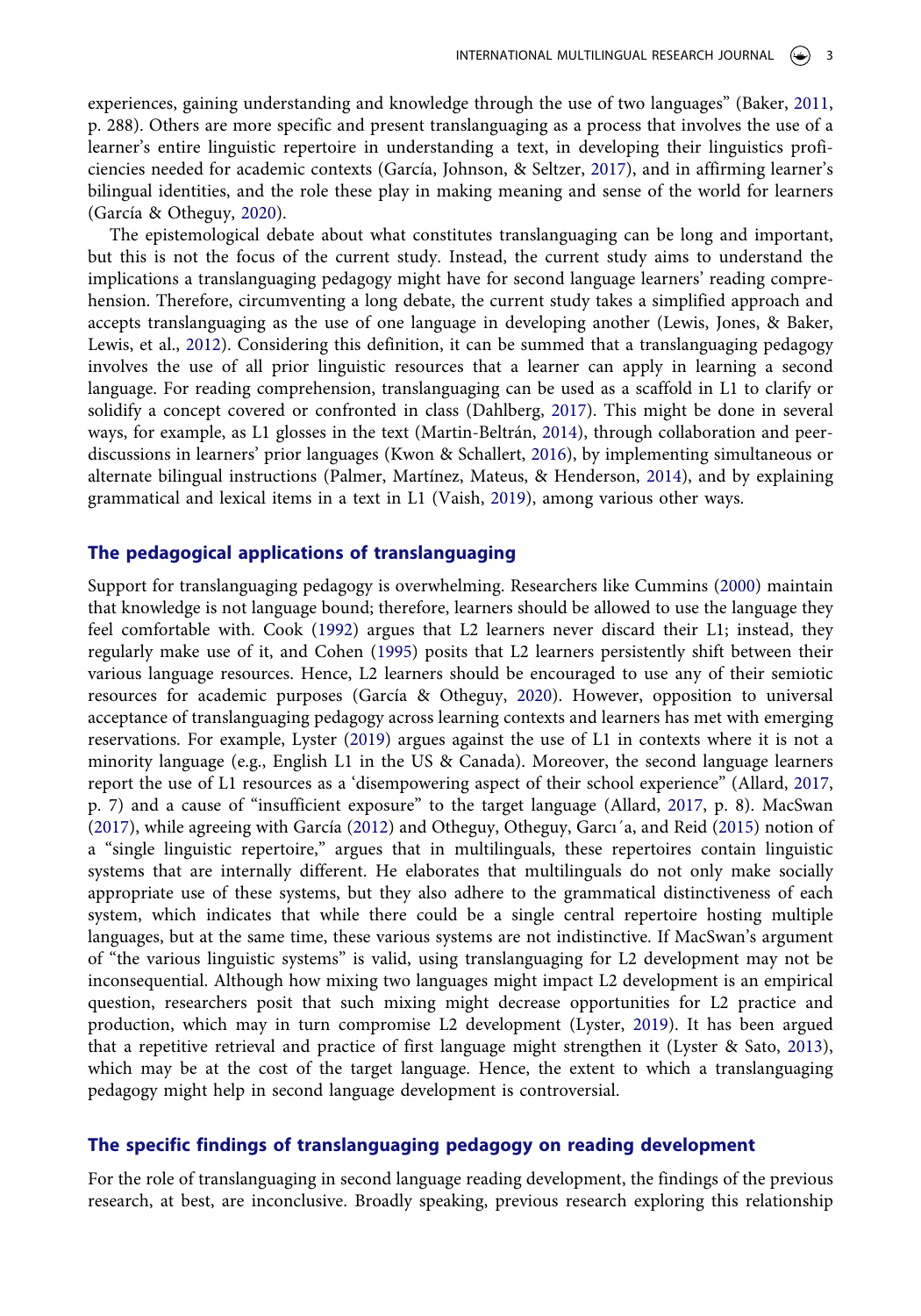can be categorized into two clusters: (a) the studies that support the impact of translanguaging in second language reading proficiency but have methodological weaknesses, and (b) the studies that reject or offer mixed findings about the impact of translanguaging on second language reading development. Details for these studies follow.

<span id="page-5-8"></span><span id="page-5-5"></span>Studies in the first group encourage the use of translanguaging for L2 development (Lewis et al., Lewis, et al., [2012](#page-12-12)). These studies argue that translanguaging offers learners "additional cognitive support" (Storch & Wigglesworth, [2003](#page-12-17)); hence, it improves their second language proficiency (Hussein, [2013;](#page-11-16) Otheguy et al., [2018](#page-12-2)). These studies point out that learners and teachers frequently resort to translanguaging (c.f. Seng & Hashim, [2006;](#page-12-18) Vaish, [2019\)](#page-12-15) while involved in L2 reading activities, and this helps them in the generation and conversation of ideas (Hawras, [1996](#page-11-17); Kern, [1994](#page-11-18)). This use of translanguaging might be depicted in several forms: for example, by using mental translations (Hawras, [1996](#page-11-17); Kern, [1994](#page-11-18)), by offering comprehension questions in learners' L1 (Chu, [2017](#page-11-19)), by using L1 for group discussions, or by the teachers' use of L1 for explaining syntactic and lexical items in a text (Vaish, [2019\)](#page-12-15). Moreover, this dependence on translanguaging is reported as beneficial for second language reading comprehension for students attending secondary school (i.e., 6th grade; Chu, [2017](#page-11-19)) or college programs (Hawras, [1996;](#page-11-17) Hungwe, [2019;](#page-11-20) Kern, [1994;](#page-11-18) Seng & Hashim, [2006](#page-12-18)). However, some of these studies needed more methodological rigor. For example, some of these studies did not report inter-rater reliability for coding themes (e.g., Hungwe, [2019;](#page-11-20) Kern, [1994;](#page-11-18) Vaish, [2019](#page-12-15)), and others reported partial results (e.g., Hungwe, [2019\)](#page-11-20).

<span id="page-5-7"></span><span id="page-5-6"></span><span id="page-5-4"></span><span id="page-5-2"></span><span id="page-5-1"></span>In the second group of studies, previous research offers a range of conclusions about the impact of translanguaging for second language reading development. For young simultaneous L2 learners (i.e., kindergarten & first grade) in immersion contexts, these studies support no advantage of translanguaging for L2 reading comprehension (Cohen, [1974\)](#page-11-21). Instead, a greater use of L2 by younger learners is reported in non-translingual conditions (Legarreta, [1977](#page-11-22)). Besides, in experiments involving concurrent and alternate bilingual instructions, results reveal a predominant use of English, the target L2, by teachers and teacher-aids, while the students appear to depend on the use of Spanish, their L1 (Legarreta, [1977\)](#page-11-22) predominantly. This L1 preference by young learners in the simultaneous instruction condition seems to dissipate when adult advanced biliterate learners are allowed to engage their two languages while reading a text. Kwon and Schallert [\(2016\)](#page-11-12) report a random preference for the choice of L1 and L2 resources for processing L2 texts by Korean/ English biliterate readers. Although it is hard to determine with certainty what leads students to choose one language over the other, previous research reports a move in learners' dependence from L1 and L2 resources with an increase in learners' proficiency in their second language. These studies show the positive contributions of translanguaging for adult sequential L2 learners with advanced proficiency in L2; however, the same group appears to depend least on it (Upton & Lee-Thompson, [2001\)](#page-12-19). In contrast, those with low proficiency in L2 appear to depend more on it but drive the least benefits (Carroll & Morales, [2016](#page-10-2); Upton, [1997](#page-12-20)). Nonetheless, as far as the question about the use of the target language is concerned, previous research posits a greater use of L2 in the target-language-only conditions (Hopewell, [2013\)](#page-11-23). This finding indicates a need for keeping the target language separate from the prior languages if a greater use or practice in the target language is desired.

<span id="page-5-9"></span><span id="page-5-3"></span><span id="page-5-0"></span>The literature discussed above indicates a need to further explore the potential effects of translanguaging on second language reading development. Such research should adopt more transparent measures in data reporting and analysis. Moreover, the literature reviewed seems to lack research on the effects of translanguaging on Arabic L1 speakers' L2 reading development; hence, this should be examined. To account for these limitations, the current study explored the following research questions in a carefully designed study:

- (1) Are there significant differences in reading outcomes in the translanguaging pedagogy group vs. the control group?
- (2) Are there significant group differences for each question type (i.e., the main idea, cloze reading, & vocabulary)?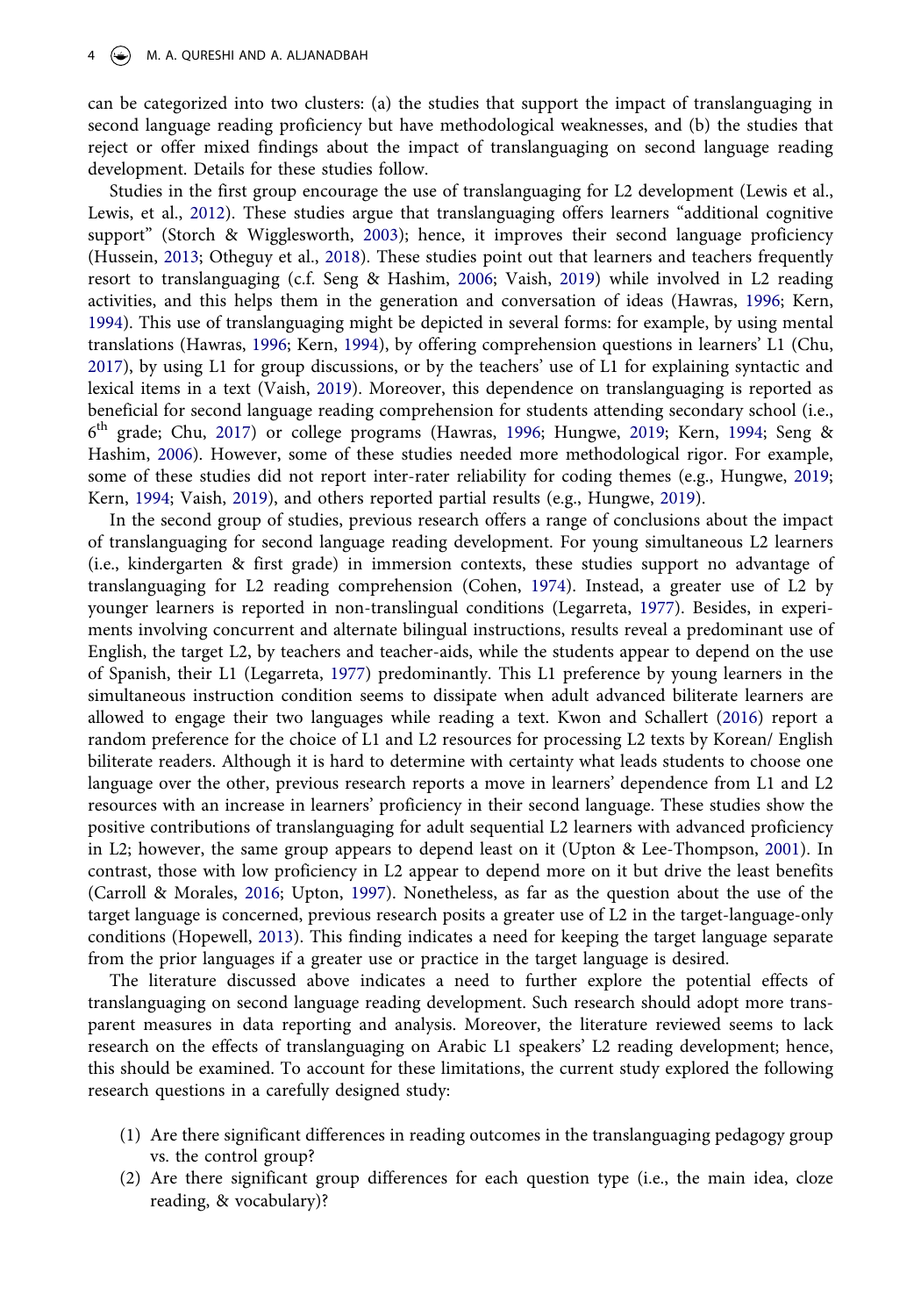#### **Methods**

#### *Participants*

<span id="page-6-0"></span>Overall, 65 learners – 36 participants in the translanguaging and 29 in the English-only groups – took part in the study. The participants' numbers in each group were consistent with the results of a priori power analysis which had suggested a sample size of 66 participants, with 33 members in each. The GPower program by Faul, Erdfelder, Lang, and Buchner ([2007](#page-11-24)) was used for running the power analysis. The participants in the study were male undergraduate students enrolled in Business and IT majors in a university in the United Arab Emirates. All the students were enrolled in an advanced Arabic writing course and had completed the three sequences of English writing courses. Their proficiency in English and Arabic languages was similar, as reflected through their course projections in English and Arabic, as well as through their average English proficiency scores at the time of admission to the university.

#### **Instruments**

#### *Background questionnaire*

The participants were administered a simple questionnaire to collect background information. The questionnaire inquired about participants' major, their year in the college, their English language proficiency score at the time of admission, and their projections in Arabic and English writing courses. The background information is reported in [Table 3.](#page-8-0)

#### *Reading comprehension task*

<span id="page-6-1"></span>As the main aim of this paper was to assess students' reading comprehension as moderated by the translanguaging and non-translanguaging conditions, it was pertinent to ensure that the content of the reading passage used for data collection does not offer an edge to one group over the other. Hence, Jonathan Kozol's ([1991](#page-11-25)) *"Savage inequalities: Children in America's Schools"* was used for data collection. This text was non-related to students' majors (i.e., business & IT), yet it contained content interesting enough to involve students in reading the passage. The text was 608 words long and comprised seven paragraphs. Based on the lexile measure analysis, the reading difficulty of the text was at the 8<sup>th</sup> grade level (1100 L-1200 L). The passage contained 22 items overall that belonged to three different types of questions: five items for the main idea, six for cloze reading, and 11 items for determining the meaning of words in the text.

The passage was adapted, and two versions of the task were prepared to be used for the translanguaging and the English-only groups. For the English-only group, the entire text, including the title of the passage, keywords, and questions were presented in English. For the translanguaging group, meanings in Arabic were inserted for the key-terminology at 14 places in the text. The English title of the passage also accompanied a title in Arabic. For the third set of questions that required participants to fill in the 11 blanks with appropriate synonyms of the words given in parentheses, Arabic translations were provided for the vocabulary items. The two versions of the reading comprehension task are included in appendices A and B. The comprehension task obtained Cronbach reliability coefficient of .98..

#### **Procedures**

The reading task involved three stages: first, learners read the passage individually and summarized four suggested paragraphs; second, they discussed and compared their summaries with a peer; and last, they attempted the reading comprehension questions. While doing the first and the second stages, participants in the translanguaging group were allowed to use any language (i.e., Arabic or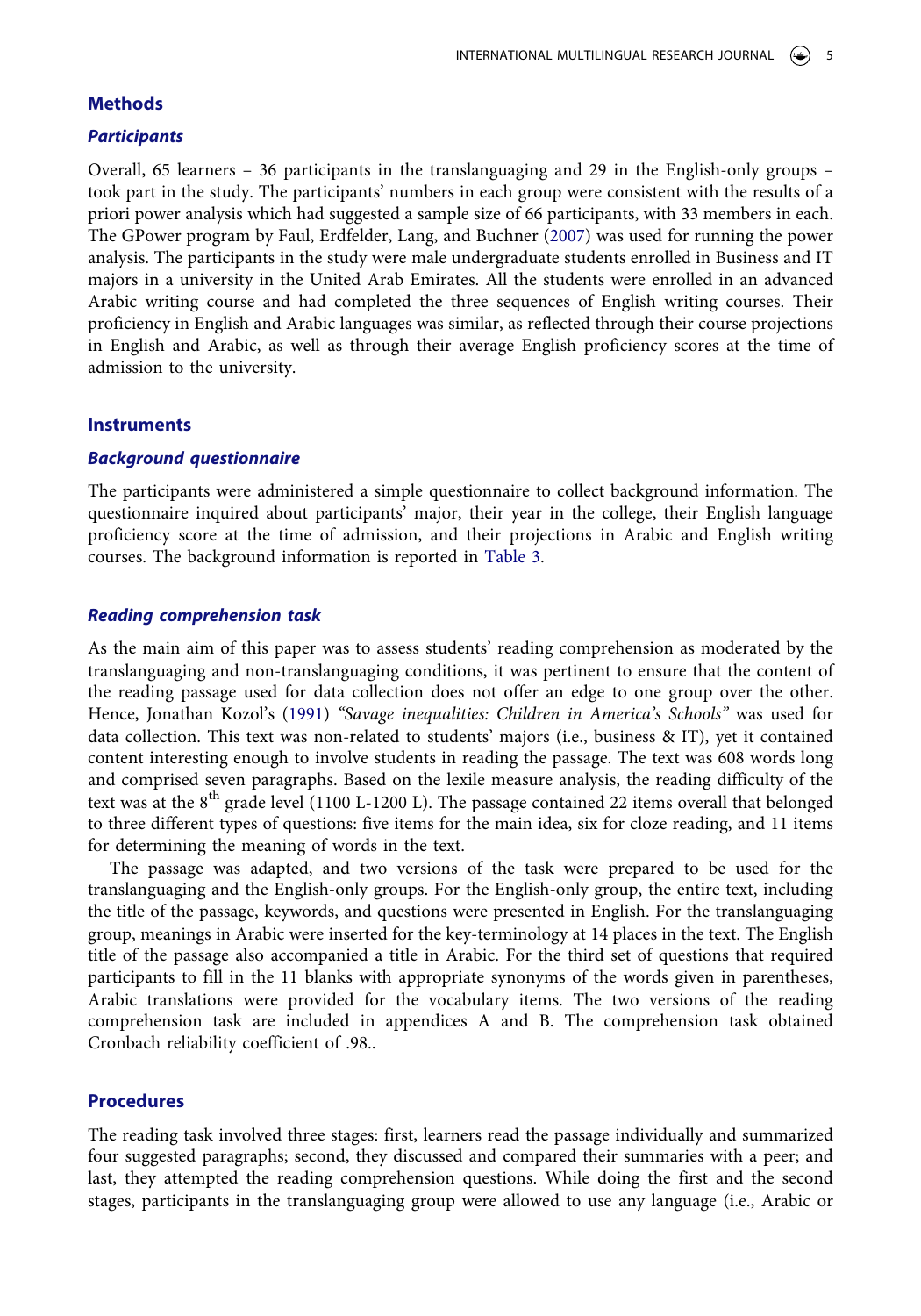<span id="page-7-0"></span>

|  |  |  | Table 1. Procedural details about the translingual and the english-only groups. |
|--|--|--|---------------------------------------------------------------------------------|
|--|--|--|---------------------------------------------------------------------------------|

|                               | Translanguaging group          | English-only group |  |
|-------------------------------|--------------------------------|--------------------|--|
| Title                         | English & Arabic               | English            |  |
| Keywords in-text (14)         |                                |                    |  |
| Summary (4 paragraphs)        | English or Arabic              | х                  |  |
| Compare/discuss summaries     |                                |                    |  |
| Fill blanks with synonym (11) | Arabic translation provided    |                    |  |
| Fill in the blanks            | Accompanied Arabic translation | English            |  |
| Used Arabic for summary $(n)$ | 25/36                          | 0/29               |  |
| Used Arabic for discussion    | 36                             | 0                  |  |

English) that they liked. It is important to note that the students were not restrained from using their L2 so that they could benefit from their entire linguistic repertoire. However, as the study aimed at exploring the impact of translanguaging, they were encouraged to prefer Arabic for the summary and discussion stages of the treatment. As a result of this reinforcement, 25 out of the total 36 students used Arabic for writing summaries. All the learners in this group used Arabic during the discussion. Participants in this group were also allowed to use google-translation, and some students were observed doing it as well. While attempting the actual assessment, for the translanguaging group, the title, keywords in the text (14 items), and fill in the blanks with synonym task (11 items) accompanied Arabic translation. This is explained in [Table 1](#page-7-0).

The English-only group followed the same stages but used English only. A comparative description of the procedures the two groups followed is presented in [Table 1](#page-7-0).

Procedural details about the translingual and the English-only groups

After both groups had completed their comparison, they were directed to answer the comprehension questions individually, without consulting other students in the class. Both groups completed the background questionnaire at the end.

#### **Analyses**

<span id="page-7-2"></span>As the study involved comparing two reading conditions, an independent sample *t-test* was considered an appropriate option. Before running the test, assumptions of independence, the normalcy of distribution, and homogeneity of variance were checked using International Business Machines: Statistical Package for Social Sciences (IBM- Corp, [2016\)](#page-11-26) version 24. The obtained skewness and kurtosis values of −.53 (*SE* = .29), −1.38 (*SE* = .57), which were less than the standard accepted Z value of  $\pm$  3.29 ( $p < .001$ , two-tailed test; Tabachnick & Fidell, [2007](#page-12-21)). Hence, the data were considered normally distributed. The *Levene's* test of equality of variance was not significant either  $(F = .09, p = .75)$ .

<span id="page-7-3"></span>To examine if the types of questions will moderate the effects of translanguaging on reading comprehension, again individual independent sample *t-tests* were run. Before running the independent sample *t-tests*, assumptions were checked, and these are reported in [Table 2.](#page-7-1)

Assumptions of normalcy of distribution and equality of variance for *t-test*

In all cases, data did not violate the assumptions of normalcy and variance; hence, further analyses were carried on. The results are provided in the following section.

<span id="page-7-1"></span>

| Table 2. Assumptions of normalcy of distribution and equality of variance for t-test. |  |  |  |  |  |
|---------------------------------------------------------------------------------------|--|--|--|--|--|
|---------------------------------------------------------------------------------------|--|--|--|--|--|

|                     | Normalcy of distribution  |                           | Equality of variance |
|---------------------|---------------------------|---------------------------|----------------------|
|                     | Skewness (standard error) | Kurtosis (standard error) | Levene's test (Sig.) |
| The main idea       | $-.96(.29)$               | $-.61$ (.57)              | .58(.44)             |
| Cloze reading       | $-.94$ (.29)              | $-.76$ (.57)              | $.00$ $(.96)$        |
| Vocabulary/synonyms | $-.17$ (.29)              | $-1.7$ (.57)              | $.83$ $(.36)$        |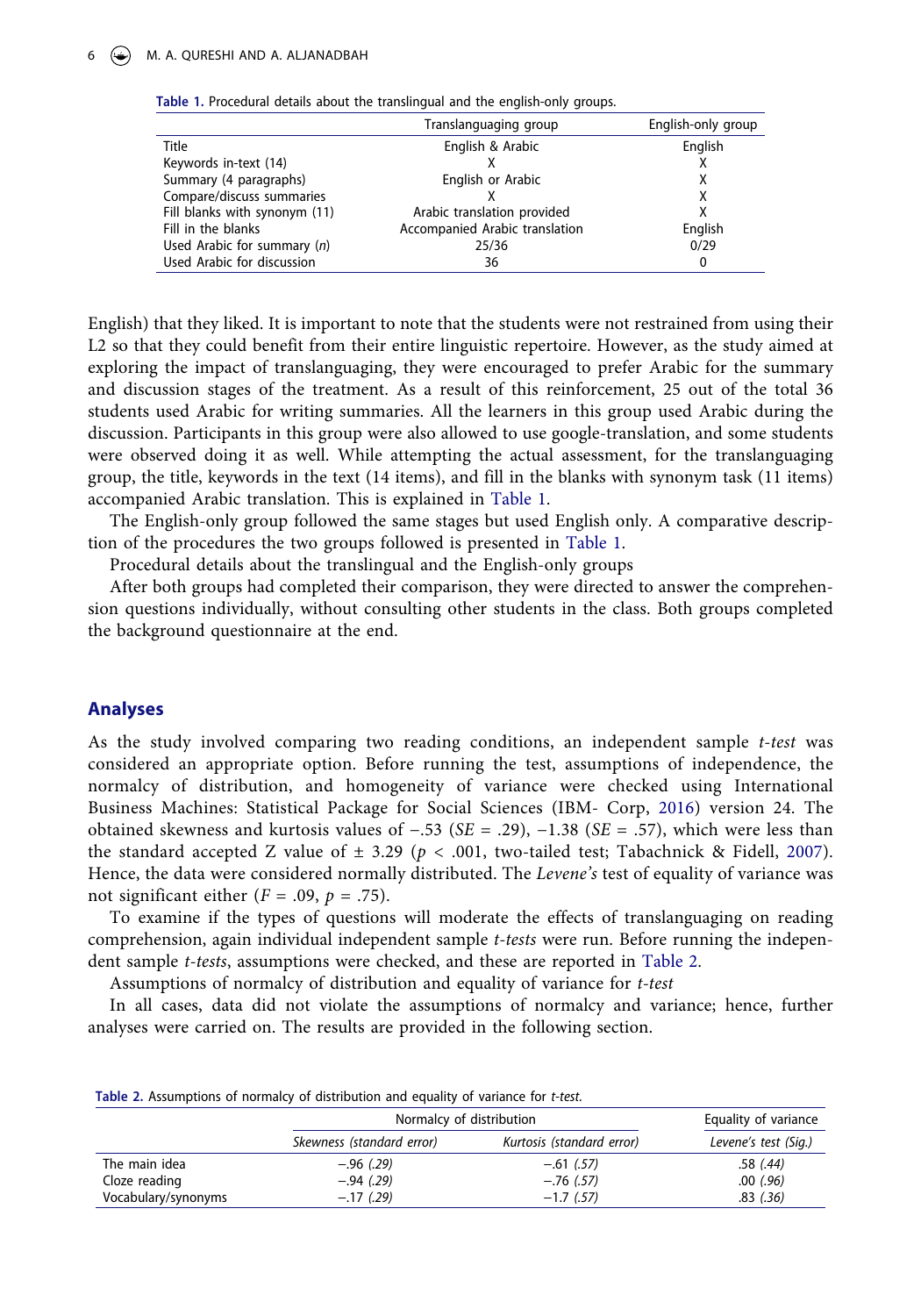<span id="page-8-0"></span>

| Table 3. Background information for the translingual and the english-only groups. |  |  |
|-----------------------------------------------------------------------------------|--|--|
|                                                                                   |  |  |

|                                        | Translingual group | English-only group |
|----------------------------------------|--------------------|--------------------|
| N                                      | 36                 | 29                 |
| Year in college                        |                    |                    |
| Second                                 | q                  | 4                  |
| <b>Third</b>                           | 22                 | 19                 |
| Fourth                                 |                    |                    |
| <sup>1</sup> IELST/EmSAT <i>M (SD)</i> | 6(.73)             | 6(.90)             |

<span id="page-8-1"></span>Table 4. Comparison of the translingual and non-translingual conditions on the reading task (n = 65).

|                         |    | Mear           | cr<br>יר |              | df        |     |     |
|-------------------------|----|----------------|----------|--------------|-----------|-----|-----|
| <br><b>Translingual</b> | 36 | $\sim$<br>14.2 | 08.39    | 1.84<br>$-1$ | - -<br>63 | .85 | .04 |
| Non-translingual        | 29 | 13.83          | 08.47    |              |           |     |     |

*Note*: Total possible maximum points = 22

<span id="page-8-2"></span>**Table 5.** Comparison of the translingual and non-translingual conditions on the three type of questions.

|                          | Translanguaging group ( $n = 36$ ) | English-only $(n = 29)$ |        |     |     |
|--------------------------|------------------------------------|-------------------------|--------|-----|-----|
| Types of Questions       | M (SD)                             | M (SD)                  |        |     |     |
| Main idea (out of 5)     | 3.84(1.77)                         | 3.41(1.91)              | $-.94$ | .34 | .23 |
| Cloze reading (out of 6) | 4.39(2.24)                         | 4.41(2.16)              | $-.03$ | .97 | .00 |
| Vocabulary (out of 11)   | 5.97(4.81)                         | 6.00(4.55)              | .02    | .98 | .00 |

#### **Results**

Before proceeding to the findings of the study, it is important to understand participants' educational and language background as these might have a bearing on the outcome of the study. [Table 3](#page-8-0) displays participants' educational and L2 language context.

Background information for the translingual and the English-only groups

At the time of data collection, all the participants were enrolled in undergraduate courses, with a majority being in the third year college program. In terms of their proficiency in English, they had an identical IELTS/EmSAT score at the time of the data collection. These similarities indicate that the participants background variables were similar; hence, these may not influence the results. The overall findings of the group comparison are displayed in [Table 4](#page-8-1).

Comparison of the translingual and non-translingual conditions on the reading task  $(n = 65)$ .

*Note*: Total possible maximum points = 22

The results of the group comparison showed no significant difference between the translingual and non-translingual conditions on the reading task (*t* = −1.84, *p* = .85, *d* = .04). To explore between group differences on the three types of reading questions, an independent sample *t-test* was run for each of the three question types. The results are presented in [Table 5.](#page-8-2)

Comparison of the translingual and English-only conditions on the three type of questions

Again, the results of the comparison revealed no significant difference between the translingual and non-translingual conditions on any of the three types of questions. These results do not support any specific advantage of translanguaging for L2 reading comprehension over the non- translanguaging situations.<sup>1</sup>

<sup>&</sup>lt;sup>1</sup>Some students had taken the Emirates Standardized Test (EmSAT) of English. These students' scores are normed out of 9 to match the IELTS results.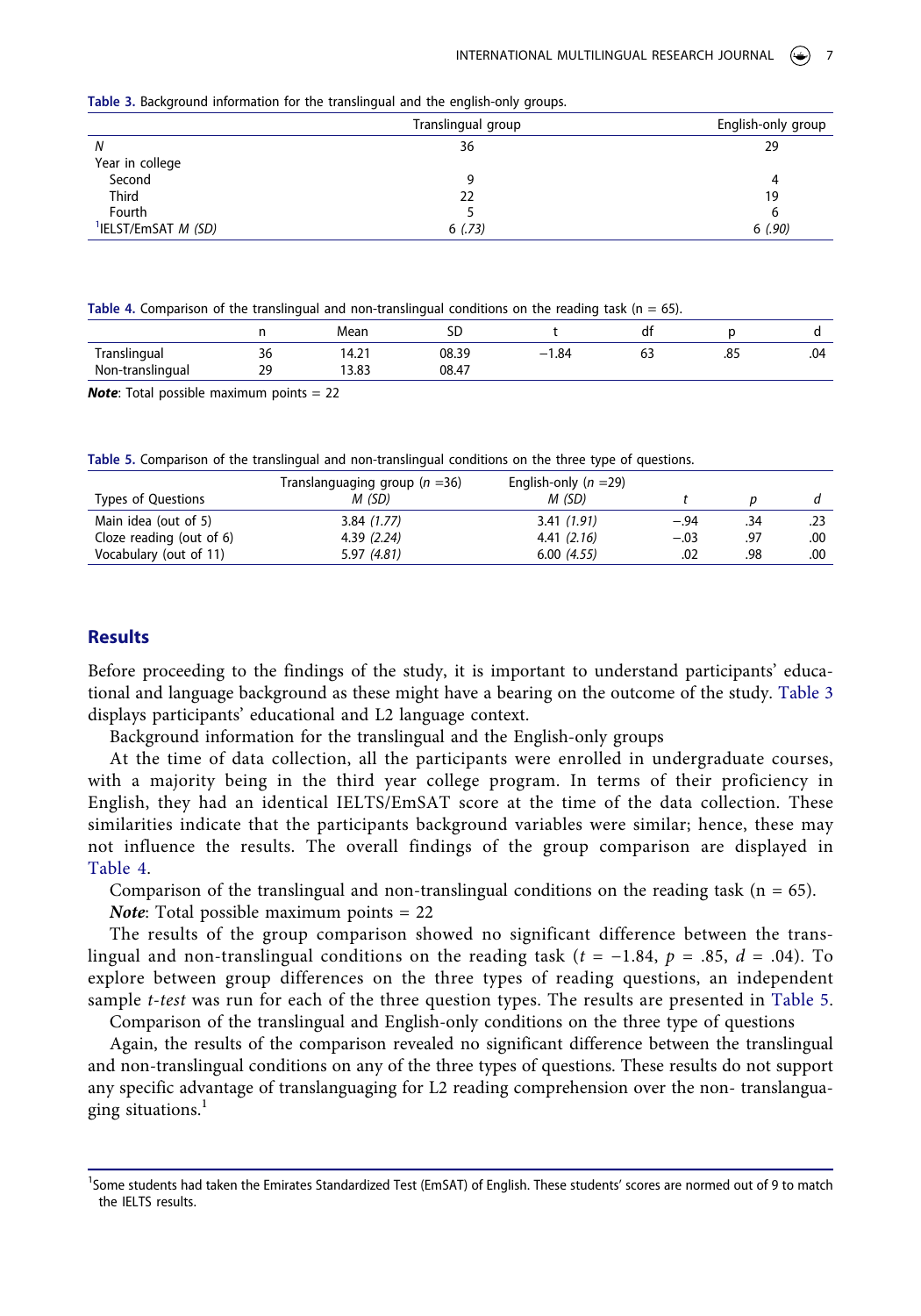#### **Discussion**

The results of this study do not support more beneficial effects of the translingual pedagogy as compared to the non-translingual environments for second language reading comprehension. The differences between the translingual and non-translingual groups were not significant overall, nor were any notable variations observed for any of the three types of comprehension questions (i.e., the main idea, cloze reading, & vocabulary) contained in the text. These findings are in agreement with studies conducted with young learners in immersion contexts. For example, Cohen ([1974\)](#page-11-21) reported no significant difference between the bilingual-immersion and English-only groups' reading proficiency for students at two intervals – the kindergarten and the first grades. Moreover, later studies in this context indicate greater use of the target language (L2) in non-trasnlanguaging condition (Hopewell, [2013](#page-11-23); Legarreta, [1977\)](#page-11-22), the desired outcome for developing proficiency in a second language.

The findings of this study do not dispute the outcomes of the previous research in nonimmersion contexts that show that adult L2 learners do resort to their L1s while engaged with a text in their second language (Hawras, [1996;](#page-11-17) Kern, [1994;](#page-11-18) Upton & Lee-Thompson, [2001\)](#page-12-19). However, the results here clearly demonstrate that this dependence on L1 may not offer any significant advantage to the translingual learners over those exposed to the L2-only condition in reading comprehension. In contrast, recourse to L1 may not help improve the target L2, which may gradually decline, or at least, may not further develop (Lyster, [2019\)](#page-12-5). This has been expressed in Allard [\(2017](#page-10-1)), where a group of learners reported the use of translanguaging by teachers as a disempowering aspect of their learning process, which they believed, led to poor proficiency in L2 and low grades in the assessments. Hence, if the main objective of any pedagogical intervention is L2 development, translanguaging pedagogy does not seem to significantly contribute to it. In the current study, a nodifference outcome was valid despite four planned occasions of translanguaging for the experimental group. These instances included: L1 glosses for the key vocabulary in the text; opportunity to summarize four paragraphs in L1; discuss and compare summaries with a peer using L1; consult L1 meanings while filling in the blanks for a missing word in the context. In contrast, the control group that completed all of these steps using their L2 performed equally well.

Considering the findings of the current study, the claims about mixing L1 for L2 development merit reconsideration. Several studies report that L2 learners show more preference for using their L1 when allowed to translanguage (e.g., Carroll & Morales, [2016](#page-10-2); Legarreta, [1977\)](#page-11-22), which may not be ideal for L2 practice, production, and its ultimate development. Dependence on L1 resources may improve learners' engagement and motivation (Lyster, [2019\)](#page-12-5), but this may not necessarily profit their L2 development. The previous research reports that the learners make increased use of the target language in L2-only conditions (Hopewell, [2013](#page-11-23)), which is both desired and beneficial for developing the target language. Greater use of the target language in the L2-only paradigm is in-concert with the skill acquisition theory (DeKeyser, [1998\)](#page-11-27) that supports the frequent retrieval of the target language as a vital aspect of building stronger memory connections, leading to more fluent and automatic access to the target language. The skill acquisition theory and greater use of the target language in L2-only condition suggest a particular focus on the target language for practice and production, which may not happen as effectively as desired in the translanguaging condition.

<span id="page-9-1"></span><span id="page-9-0"></span>For the pedagogical contributions of translanguaging, universal support for its implementation should be critically reexamined. Jaspers [\(2018\)](#page-11-28) stresses the need to consider local circumstances while making decisions about the use of translanguaging for teaching. When Cen Williams [\(1994\)](#page-12-7) proposed translanguaging, the main objective was to revitalize the minority language, which may not be the same as practicing a majority L1 (e.g., Arabic in Saudi Arabia) simultaneously with a target second language. In most instructed FL contexts, where the target L2 is mostly – and in some cases exclusively – available in only schools, the use of translanguaging, which in most cases is switching to students' L1, might deprive them of the limited opportunity they have for practicing their target L2.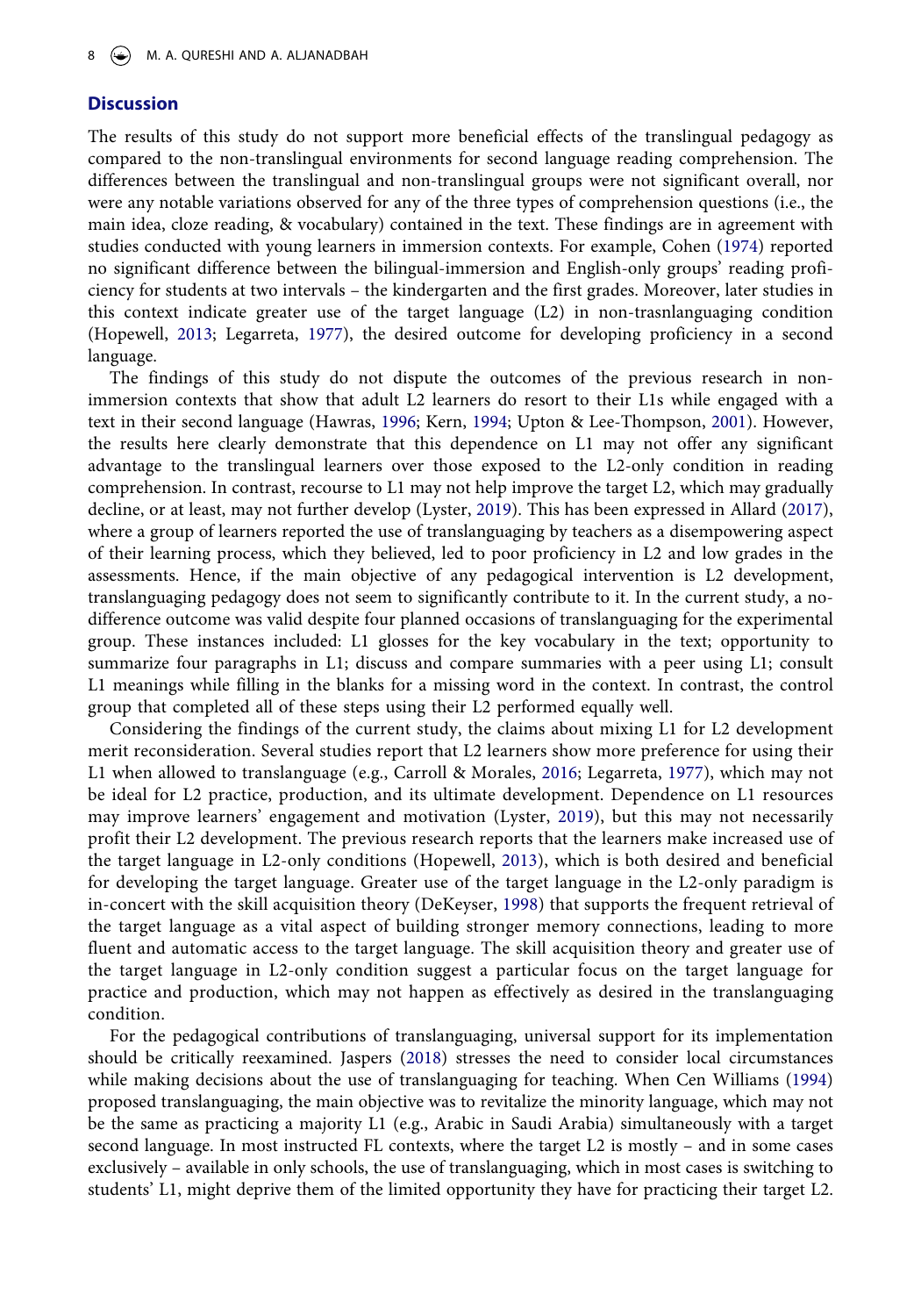<span id="page-10-6"></span><span id="page-10-5"></span>Previous research exploring second language learning posits positive contributions of immersion in L2 on second language development (Lee, [2019;](#page-11-29) Muñoz. & Singleton., [2011;](#page-12-10) Qureshi, [2018](#page-12-22)). Moreover, Swain's ([1993](#page-12-23)) output hypothesis also emphasizes the need for producing the target language in learning a second language, which seems to align better with L2-only scenarios as opposed to translanguaging where learners might frequently and randomly rely on their L1.

#### **Limitations and future directions**

<span id="page-10-4"></span>In the current study, learners were exposed to translanguaging only for a single class-session, which might be inadequate for affecting any significant change. Canagarajah ([2011\)](#page-10-3) stresses the centrality of practice for the development of proficiency to meaningfully benefit from translanguaging. Future studies might consider having multiple translanguaging sessions before the final round of data collection. In such a case, a decision about the amount/length of practice may still be arbitrary, but it may shed more light on the contributions of translanguaging to reading comprehension. Another avenue for future research is to explore the longitudinal effects of translanguaging on L2 development. Although previous longitudinal studies conducted with elementary school students do not report significant advantages for bilingual immersion students (Cohen, [1974\)](#page-11-21), there is a lack of research validating this outcome for adult learners. Hence, a longitudinal or perhaps a crosssectional approach might better position us to ascertain whether the length of translanguaging would impact the reading outcomes. Future studies can also experiment with some methodological innovations. For example, in addition to glosses and discussion as the translanguaging procedures, future studies might also provide comprehension questions in students' L1 or examine comprehension by comparing students' summaries in their L1 and L2.

### **Conclusion**

The results of this study do not support a translingual advantage for reading comprehension over the target language-only scenarios. These findings contest the pedagogical contributions of translanguaging and argue that universal support for its implementation should be reconsidered. However, these results should not be seen as questioning the sociolinguistic or psycholinguistic claims made about the putative benefits of translanguaging, because this was not the aim of the current study. Instead, findings of this study should be taken as a call to further explore the effects of translanguaging pedagogy with ecologically relevant, empirically sound, scientifically objective, and verifiable evidence.

#### **Disclosure statement**

No potential conflict of interest was reported by the author(s).

#### **ORCID**

Muhammad Asif Qureshi **b** http://orcid.org/0000-0003-1644-5760

#### **References**

- <span id="page-10-1"></span>Allard, E. ([2017\)](#page-4-0). Re-examining teacher translanguaging: An ecological perspective. *Bilingual Research Journal*, *40*(2), 116–130. doi:[10.1080/15235882.2017.1306597](https://doi.org/10.1080/15235882.2017.1306597)
- <span id="page-10-0"></span>Baker, C. ([2011](#page-4-1)). *Foundations of bilingual education and bilingualism*. Bristol: Multilingual Matters.
- <span id="page-10-3"></span>Canagarajah, S. ([2011\)](#page-10-4). Codemeshing in academic writing: Identifying teachable strategies of translanguaging. *The Modern Language Journal*, *95*(3), 401–417. doi:[10.1111/j.1540-4781.2011.01207.x.](https://doi.org/10.1111/j.1540-4781.2011.01207.x)
- <span id="page-10-2"></span>Carroll, K. S., & Morales, A. N. ([2016](#page-5-0)). Using university students' L1 as a resource: Translanguaging in a Puerto Rican ESL classroom. *Bilingual Research Journal*, *39*, 248–262. doi:[10.1080/15235882.2016.1240114](https://doi.org/10.1080/15235882.2016.1240114)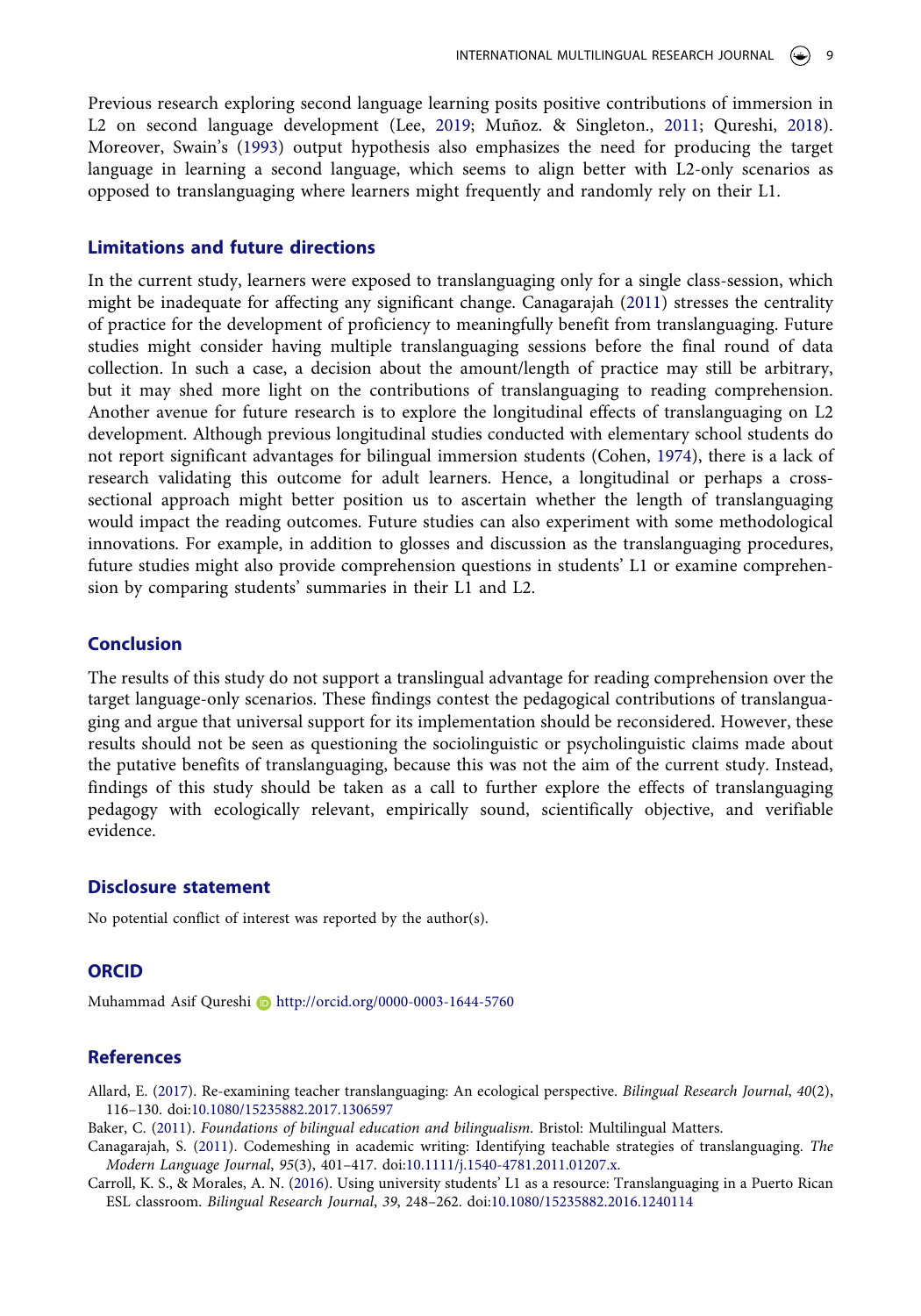- <span id="page-11-2"></span>Cenoz, J., & Gorter, D. ([2017\)](#page-2-1). Minority languages and sustainable translanguaging: Threat or opportunity? *Journal of Multilingual and Multicultural Development*, *38*(10), 901–912. doi:[10.1080/01434632.2017.1284855](https://doi.org/10.1080/01434632.2017.1284855)
- <span id="page-11-4"></span>Cenoz, J., & Gorter, D. [\(2019\)](#page-3-0). Multilingualism, translanguaging, and minority languages in SLA. *The Modern Language Journal*, *103*, 130–135. doi:[10.1111/modl.12529](https://doi.org/10.1111/modl.12529)
- <span id="page-11-19"></span>Chu, C. S. ([2017](#page-5-1)). Translanguaging in reading comprehension assessment: implications on assessing literal, inferential, and evaluative comprehension among ESL elementary students in Taiwan. *NYS TESOL Journal*, *4*(2), 20–34.
- <span id="page-11-15"></span>Cohen, A. D. [\(1995\)](#page-4-2). In which language do/should multilinguals think*? Language, Culture, and Curriculum*, *8*, 99–113. doi:[10.1080/07908319509525194](https://doi.org/10.1080/07908319509525194)
- <span id="page-11-21"></span>Cohen, A. [\(1974\)](#page-5-2). The Culver city Spanish immersion program: The first two years. *The Modern Language Journal*, *58*  (3), 95–103. doi:[10.1111/j.1540-4781.1974.tb05082.x](https://doi.org/10.1111/j.1540-4781.1974.tb05082.x)
- <span id="page-11-14"></span>Cook, V. J. [\(1992](#page-4-3)). Evidence for multicompetence. *Language Learning*, *42*, 557–591. doi:[10.1111/j.1467-1770.1992.](https://doi.org/10.1111/j.1467-1770.1992.tb01044.x) [tb01044.x](https://doi.org/10.1111/j.1467-1770.1992.tb01044.x)
- <span id="page-11-26"></span>Corp, I. B. M. [\(2016](#page-7-2)). *IBM SPSS statistics for windows, version 24.0*. Armonk, NY: IBM Corp.
- <span id="page-11-13"></span>Cummins, J. ([2000](#page-4-4)). *Language, power, and pedagogy: Bilingual children in the crossfire*. Clevedon, England: Multilingual Matters.
- <span id="page-11-11"></span>Dahlberg, A. [\(2017\)](#page-4-5). Translanguaging as a scaffolding structure in a multilingual group studying English in Sweden (Unpublished bachelor's thesis). Sweden: University of Gävle.
- <span id="page-11-27"></span>DeKeyser, R. M. [\(1998\)](#page-9-0). Beyond focus on form: Cognitive perspectives on learning and practicing a second language. In C. Doughty, and J. Williams (Eds.), *Focus on form in classroom second language acquisition* (pp. 42-63). Cambridge University Press.
- <span id="page-11-1"></span>Escobar, C. F. [\(2019](#page-2-2)). Translanguaging by Design in EFL classrooms. *Classroom Discourse*, (3–4), 290–305. doi:[10.1080/19463014.2019.1628789](https://doi.org/10.1080/19463014.2019.1628789)
- <span id="page-11-24"></span>Faul, F., Erdfelder, E., Lang, A. G., & Buchner, A. [\(2007](#page-6-0)). G\*Power 3: A flexible statistical power analysis program for the social, behavioral, and biomedical sciences. *Behavior Research Methods*, *39*, 175–191. doi:[10.3758/BF03193146](https://doi.org/10.3758/BF03193146)
- <span id="page-11-10"></span>García, O., Johnson, S., & Seltzer, K. [\(2017\)](#page-4-6). *The translanguaging classroom: Leveraging student bilingualism for learning*. Philadelphia, PA: Caslon.
- <span id="page-11-3"></span>García, O., & Otheguy, R. ([2020](#page-3-1)). Plurilingualism and translanguaging: Commonalities and divergences. *International Journal of Bilingual Education and Bilingualism*, *23*(1), 17–35. doi:[10.1080/13670050.2019.1598932](https://doi.org/10.1080/13670050.2019.1598932)
- <span id="page-11-9"></span>García, O., & Wei, L. ([2014\)](#page-3-2). The translanguaging turn and its impact. In O. García, and L. Wei (Eds.), *Translanguaging: Language, bilingualism and education* (pp. 36–42). Pivot, London: Palgrave Macmillan.
- <span id="page-11-7"></span>García, O. [2012](#page-3-3). Theorizing translanguaging for educators. In C. Celic, and K. Seltzer (Eds.), *Translanguaging: A CUNY-NYSIEB guide for educators*. [http://www.nysieb.ws.gc.cuny.edu/files/2013/03/ Translanguaging-Guide-](http://www.nysieb.ws.gc.cuny.edu/files/2013/03/%26#x00A0;Translanguaging-Guide-March-2013.pdf)[March-2013.pdf](http://www.nysieb.ws.gc.cuny.edu/files/2013/03/%26#x00A0;Translanguaging-Guide-March-2013.pdf).
- <span id="page-11-17"></span>Hawras, S. [\(1996\)](#page-5-1). *Towards describing bilingual and multilingual behavior: Implications for ESL instruction*. Unpublished thesis, University of Minnesota.
- <span id="page-11-5"></span>Hickey, T. [\(2001\)](#page-3-4). Mixing beginners and native speakers in minority language immersion: Who is immersing whom? *The Canadian Modern Language Review*, *57*, 443–474. doi:[10.3138/cmlr.57.3.443](https://doi.org/10.3138/cmlr.57.3.443)
- <span id="page-11-23"></span>Hopewell, S. ([2013](#page-5-3)). Strengthening bi-literacy through translanguaging pedagogies. *The 62nd Literacy Research Association Yearbook*, 234–247.
- <span id="page-11-0"></span>Hopkyns, S., Zoghbor, W., & Hassall, P. J. [\(2021](#page-2-3)). The use of English and linguistic hybridity among Emirati millennials. *World Englishes*, *40*, 176–190. doi:[10.1111/weng.12506](https://doi.org/10.1111/weng.12506)
- <span id="page-11-20"></span>Hungwe, V. ([2019](#page-5-4)). Using a translanguaging approach in teaching paraphrasingto enhance reading comprehension in first-year students. *Reading and Writing*, *10*(1), 1–9. doi:[10.4102/rw.v10i1.216](https://doi.org/10.4102/rw.v10i1.216)
- <span id="page-11-16"></span>Hussein, B. ([2013](#page-5-5)). Teaching and learning English-as-a-second/foreign language through mother tongue: A field study. *Asian Social Science*, *9*(10), 175–180. doi:[10.5539/ass.v9n10p175](https://doi.org/10.5539/ass.v9n10p175)
- <span id="page-11-6"></span>Jaspers, J., & Madsen, M. ([2016\)](#page-3-2). Sociolinguistics in a languagised world: Introduction. *Applied Linguistics Review*, *7*  (3), 235–258. doi:[10.1515/applirev-2016-0010](https://doi.org/10.1515/applirev-2016-0010)
- <span id="page-11-28"></span>Jaspers, J. [\(2018](#page-9-1)). The transformative limits of translanguaging. *Language & Communication*, *58*, 1–10. doi:[10.1016/j.](https://doi.org/10.1016/j.langcom.2017.12.001)  [langcom.2017.12.001](https://doi.org/10.1016/j.langcom.2017.12.001)
- <span id="page-11-8"></span>Jørgensen, J. N. ([2008](#page-3-5)). Polylingual languaging around and among adolescents. *International Journal of Multilingualism*, *5*(3), 161–176. doi:[10.1080/14790710802387562](https://doi.org/10.1080/14790710802387562)
- <span id="page-11-18"></span>Kern, R. G. [\(1994\)](#page-5-4). The role of mental translation in second language reading. *Studies in Second Language Acquisition*, *16*, 441–461. doi:[10.1017/S0272263100013450](https://doi.org/10.1017/S0272263100013450)
- <span id="page-11-25"></span>Kozol, J. [\(1991\)](#page-6-1). *Savage Inequalities: Children in America's Schools*. New York: Crown Pub.
- <span id="page-11-12"></span>Kwon, H. J., & Schallert, D. L. ([2016](#page-4-7)). Understanding translanguaging practices through a biliteracy continua framework: Adult biliterates reading academic texts in their two languages. *Bilingual Research Journal*, *39*(2), 138–151. doi:[10.1080/15235882.2016.1167139](https://doi.org/10.1080/15235882.2016.1167139)
- <span id="page-11-29"></span>Lee, E. [\(2019\)](#page-10-5). Age of onset, type of exposure, and ultimate attainment of L2 morphosyntactic sensitivity. *Studies in Second Language Acquisition*, 1–23. doi:[10.1017/S0272263119000731.](https://doi.org/10.1017/S0272263119000731)
- <span id="page-11-22"></span>Legarreta, D. ([1977](#page-5-6)). Language choice in bilingual classrooms. *TESOL Quarterly*, *11*(1), 9–16. doi:[10.2307/3585588](https://doi.org/10.2307/3585588)